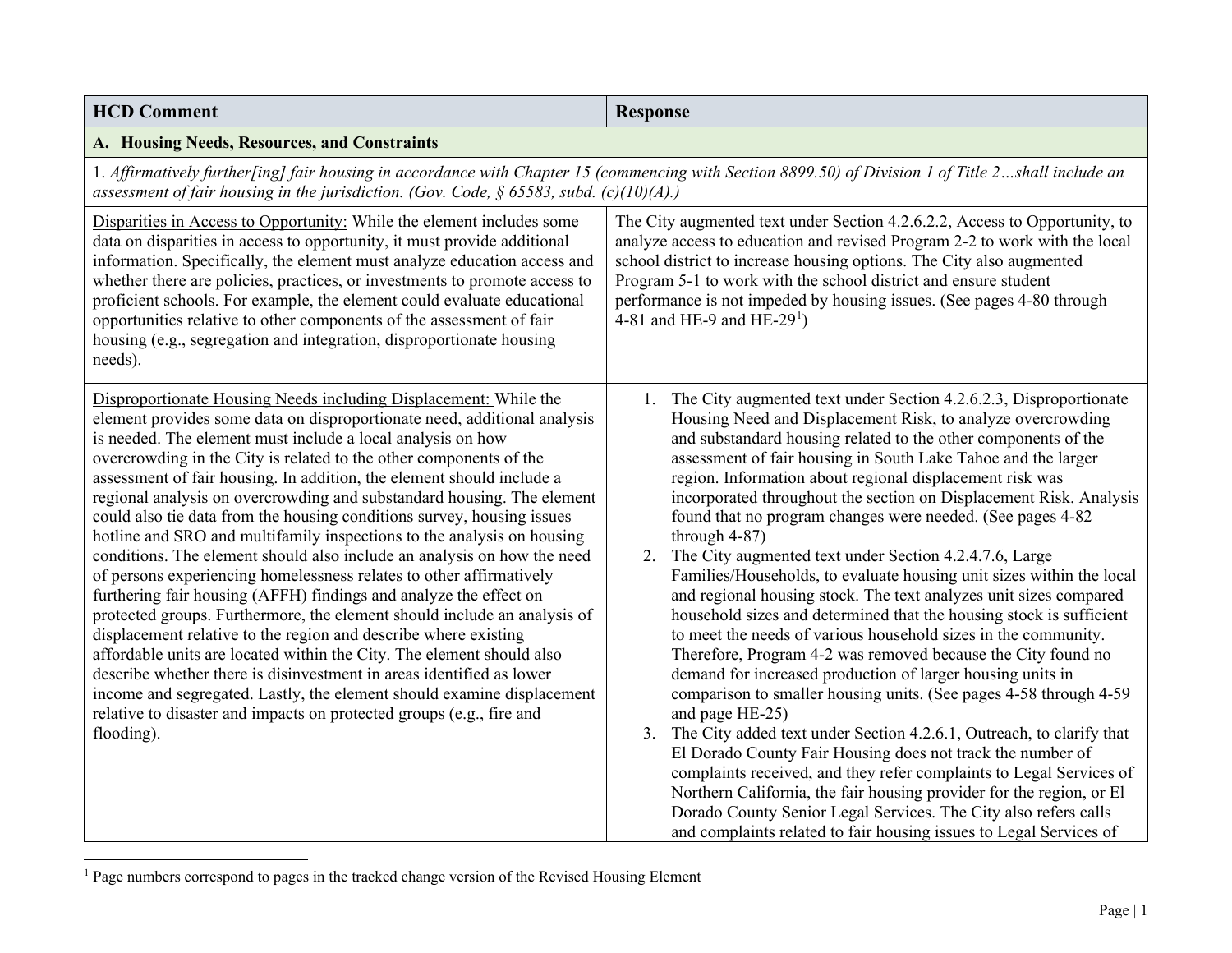| <b>HCD Comment</b>                                                                                                                                  | <b>Response</b>                                                                                                                                                                                                                                                                                                                                                                                                                                                                                                                                                                                                                                                                                                                                                                                                                                                                                                                                                                                                                                                                                                                                                                                                                                                                                                                                                                                                                                                                                                                                                                                                                                                                                                                                                                                                                                                                                                                                                                                                                                                                                                                                                                                                                                                                                                                                        |
|-----------------------------------------------------------------------------------------------------------------------------------------------------|--------------------------------------------------------------------------------------------------------------------------------------------------------------------------------------------------------------------------------------------------------------------------------------------------------------------------------------------------------------------------------------------------------------------------------------------------------------------------------------------------------------------------------------------------------------------------------------------------------------------------------------------------------------------------------------------------------------------------------------------------------------------------------------------------------------------------------------------------------------------------------------------------------------------------------------------------------------------------------------------------------------------------------------------------------------------------------------------------------------------------------------------------------------------------------------------------------------------------------------------------------------------------------------------------------------------------------------------------------------------------------------------------------------------------------------------------------------------------------------------------------------------------------------------------------------------------------------------------------------------------------------------------------------------------------------------------------------------------------------------------------------------------------------------------------------------------------------------------------------------------------------------------------------------------------------------------------------------------------------------------------------------------------------------------------------------------------------------------------------------------------------------------------------------------------------------------------------------------------------------------------------------------------------------------------------------------------------------------------|
|                                                                                                                                                     | Northern California, when received. The City also added text under<br>Section 4.2.6.2.3, Disproportionate Housing Need and<br>Displacement Risk, to include information about the complaints<br>received annually by the Housing Issues Hotline and inspections<br>conducted as part of the Multi-Family Inspection Program. Analysis<br>found that no program changes were needed. (See pages 4-66 and<br>$4-86-4-87$<br>4. The City added text under Section 4.2.6.2.3, Disproportionate<br>Housing Need and Displacement Risk, analyzing the needs of<br>persons experiencing homelessness and how they relate to other<br>affirmatively furthering fair housing findings and other protected<br>classes, including persons with developmental disabilities. The City<br>added text to Program 4-3 to meet with service providers to identify<br>specific strategies to address displacement risk and homeless<br>services. (See pages 4-90 through 4-91 and HE-26).<br>5. The City added Figure 4-14 mapping how existing affordable<br>properties are located in relation to the lower-income sites<br>designated to meet the RHNA. The City also augmented text under<br>Section 4.2.6.2.3, Disproportionate Housing Need and<br>Displacement Risk, analyzing the risk of disinvestment in areas<br>identified as lower income and segregated. Analysis found that no<br>program changes were needed. (See pages 4-91 and 4-92).<br>6. The City also added a new subsection, titled Investment Patterns,<br>under Section 4.2.6.2.3, Disproportionate Housing Need and<br>Displacement Risk, that analyzed the investment patterns in the city<br>and surrounding region. The City also expanded Program 5-1 to<br>ensure infrastructure projects needed to support housing and<br>residents without vehicles will continue to be included in the City's<br>Capital Improvement Plan. (See pages 4-93 and HE-28)<br>7. The City also added a new subsection, titled Environmental<br>Disasters, under Section 4.2.6.2.3, Disproportionate Housing Need<br>and Displacement Risk, to examine displacement relative to disaster<br>and impacts on protected groups. The analysis resulted in additions<br>to Program 5-1 to enable protection from identified natural hazard<br>risks in the city. (See pages $4-95$ and HE- $28 - \text{HE-29}$ ) |
| Sites Inventory: While the element includes some discussion of sites by<br>income group and area, it should include additional discussion to better | The City augmented Section 4.2.6.4.1, Potential Effect on Patterns of<br>Integration and Segregation, to add maps and analysis that discuss sites by                                                                                                                                                                                                                                                                                                                                                                                                                                                                                                                                                                                                                                                                                                                                                                                                                                                                                                                                                                                                                                                                                                                                                                                                                                                                                                                                                                                                                                                                                                                                                                                                                                                                                                                                                                                                                                                                                                                                                                                                                                                                                                                                                                                                   |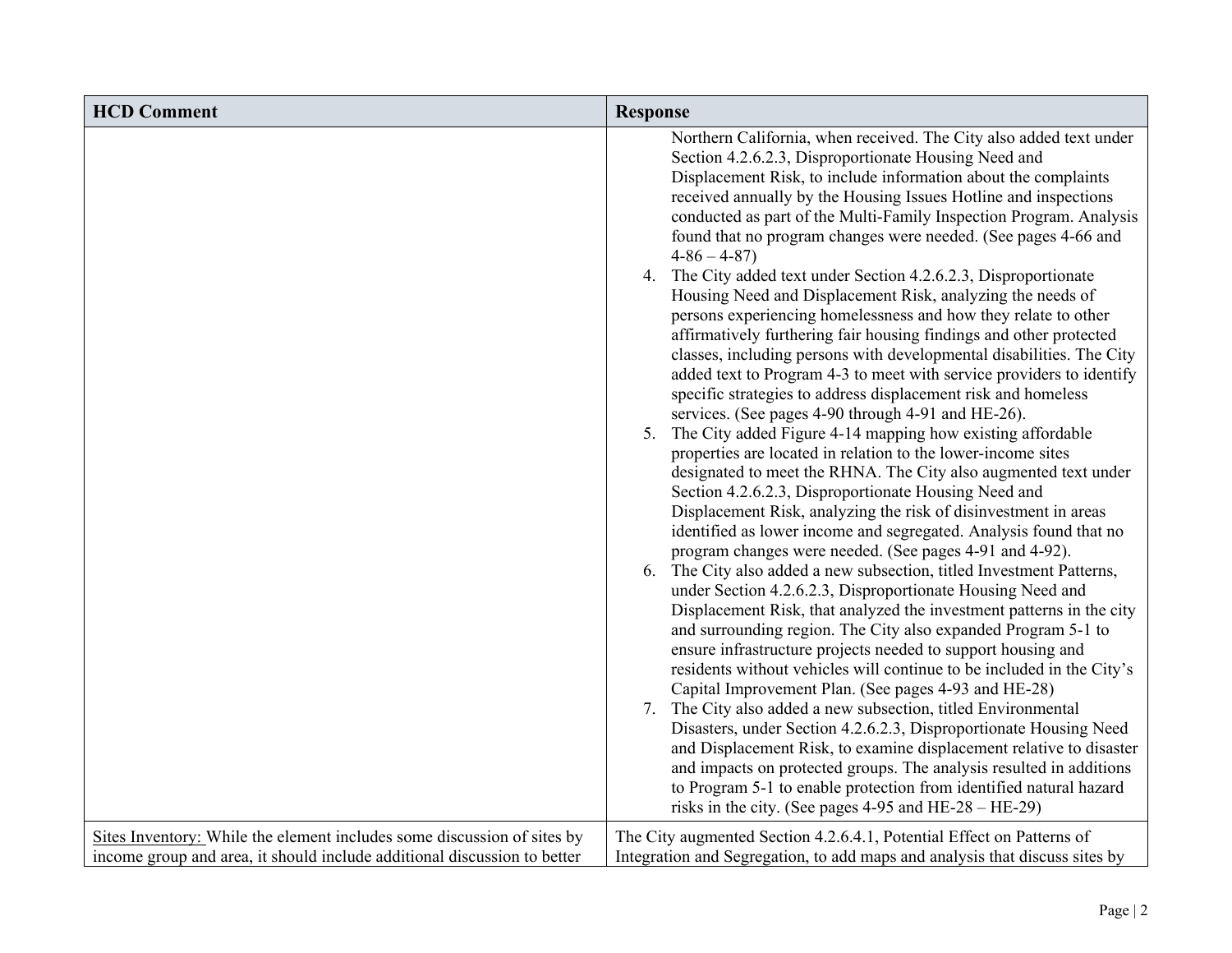| <b>HCD Comment</b>                                                                                                                                                                                                                                                                                                                                                                                                                                                                                                                                                                                                                                                                                                                                                                                                          | <b>Response</b>                                                                                                                                                                                                                                                                                                                                                                                                                                                                                                                                                                                                                                                                  |
|-----------------------------------------------------------------------------------------------------------------------------------------------------------------------------------------------------------------------------------------------------------------------------------------------------------------------------------------------------------------------------------------------------------------------------------------------------------------------------------------------------------------------------------------------------------------------------------------------------------------------------------------------------------------------------------------------------------------------------------------------------------------------------------------------------------------------------|----------------------------------------------------------------------------------------------------------------------------------------------------------------------------------------------------------------------------------------------------------------------------------------------------------------------------------------------------------------------------------------------------------------------------------------------------------------------------------------------------------------------------------------------------------------------------------------------------------------------------------------------------------------------------------|
| formulate policies and programs. For example, the element could address<br>the lack of sites identified to accommodate housing for lower-income<br>households in the central area. Also, the element should address the<br>impact of identified sites on existing patterns such as examining sites<br>relative to existing affordable housing developments. The element should<br>also discuss whether the distribution of sites improves or exacerbates<br>conditions. If sites exacerbate conditions, the element should identify<br>further program actions that will promote more inclusive communities<br>such as identifying new opportunities (regardless of regional housing<br>needs allocation (RHNA)) for housing affordable to lower-income<br>households in higher income areas.                               | income group and area. Figure 4-14 was added to map existing affordable<br>housing in the city and its proximity to lower-income housing sites. The<br>analysis also identified site locations relative to Town Centers, which are<br>the most walkable areas of the city, and concluded that the sites are<br>distributed effectively to best meet the needs of all economic segments of<br>the community. The City did not add new programs, but rather called out<br>existing programs that promote the development of lower-income housing<br>throughout the community including Programs 2-9, 3-9 and 5-1. (See pages<br>4-91 through 4-100; pages HE-14, HE-22, and HE-28) |
| Contributing Factors: While table 4-46 lists contributing factors based on<br>the AFFH analysis, it should prioritize the contributing factors.                                                                                                                                                                                                                                                                                                                                                                                                                                                                                                                                                                                                                                                                             | The City augmented Table 4-46 to prioritize the contributing factors. (See<br>pages 4-104 through 4-107)                                                                                                                                                                                                                                                                                                                                                                                                                                                                                                                                                                         |
| Goals, Actions, Metrics, and Milestones: The element must add or<br>modify programs based on a complete analysis, including metrics and<br>milestones as appropriate. In addition, while many of the programs in the<br>element include metrics, some programs should be revised to explicitly<br>AFFH by targeting appropriate areas. For example, Programs 2-1 (Pursue<br>State and Federal Funds), 2-2 (Partnerships for Workforce Housing) and<br>2-6 (Assist Nonprofit Housing Developers) could target areas or<br>neighborhoods of higher need and higher resource areas. Other examples<br>include Programs 3-1 (Rehabilitation Loans), 3-5 (Preservation of<br>Housing Conditions) and 3-8 (Multifamily Acquisition and<br>Rehabilitation). Finally, Program 5-1 (Fair Housing) should be revised<br>with metrics. | The City added targeted affirmatively furthering fair housing language to<br>the Programs 2-1 (Pursue State and Federal Funds), 2-2 (Partnerships for<br>Workforce Housing), 2-6 (Assist Nonprofit Housing Developers), 3-1<br>(Rehabilitation Loans), 3-5 (Preservation of Housing Conditions), 3-8<br>(Multifamily Acquisition and Rehabilitation), 4-3 (Special Needs Housing),<br>and 5-1 (Fair Housing). The City also revised Program 5-1 (Fair Housing)<br>to include metrics.                                                                                                                                                                                            |
| 2. An inventory of land suitable and available for residential development, including vacant sites and sites having realistic and demonstrated potential<br>for redevelopment during the planning period to meet the locality's housing need for a designated income level, and an analysis of the relationship of<br>zoning and public facilities and services to these sites. (Gov. Code, $\S$ 65583, subd. (a)(3).)                                                                                                                                                                                                                                                                                                                                                                                                      |                                                                                                                                                                                                                                                                                                                                                                                                                                                                                                                                                                                                                                                                                  |
| Sites Inventory: In Appendix A, parcels 023-231-003, 023-381-001, and<br>031-290-12 list a higher number of units than the identified developable<br>acreage would allow given the realistic capacity assumptions. The<br>element must revise or clarify the calculation of unit capacity on the<br>identified sites.                                                                                                                                                                                                                                                                                                                                                                                                                                                                                                       | 1. The City added clarifying text to the Sites Inventory noting that for<br>parcels with a higher number of units than the identified<br>developable acreage (given realistic capacity assumptions) have<br>active development applications under review by the City at those<br>identified unit counts.                                                                                                                                                                                                                                                                                                                                                                         |

2. The City rounds the number of units allowed per site down to the nearest whole number unless the parcel would allow zero units if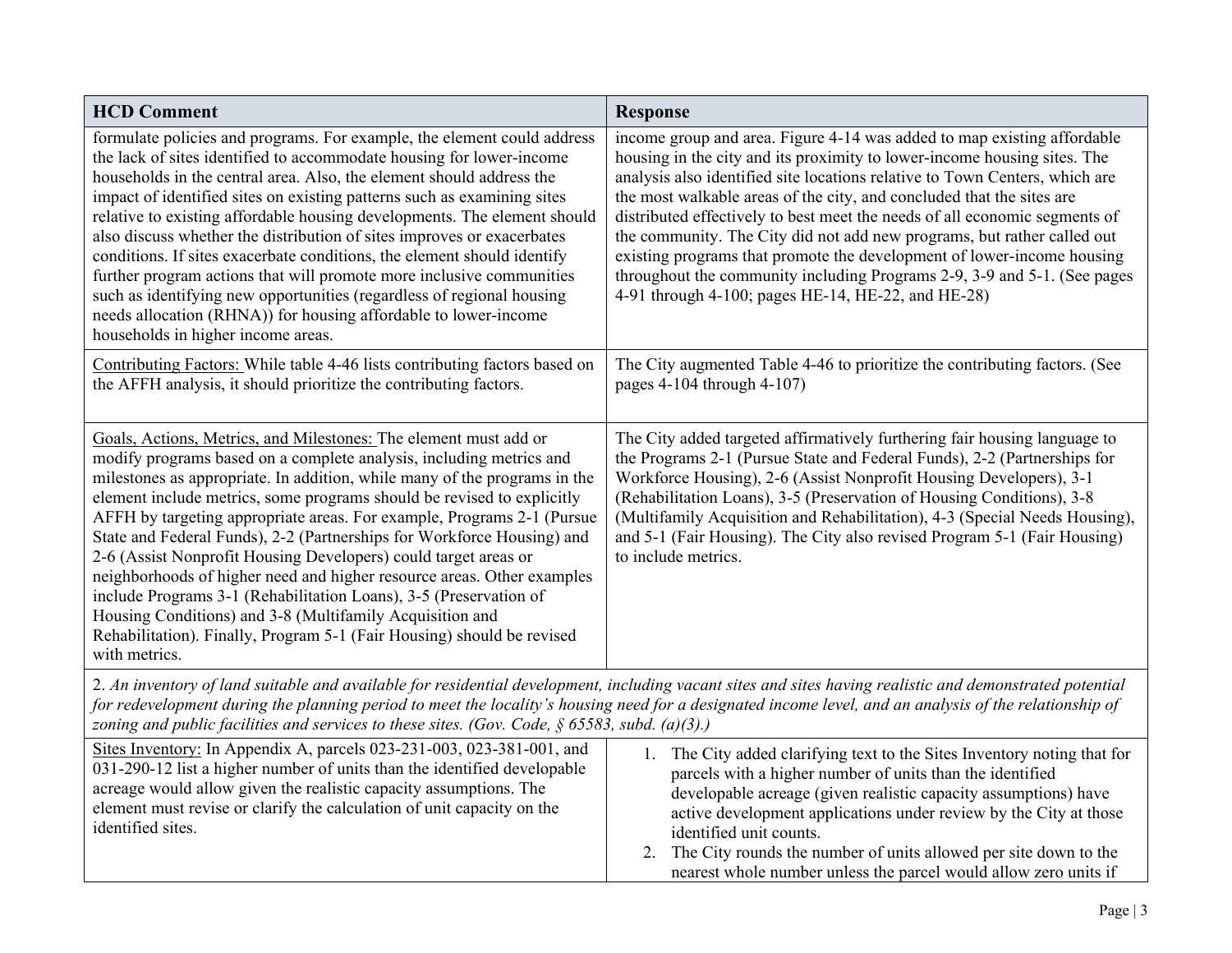| <b>HCD Comment</b>                                                                                                                                                                                                                                                                                                                                                                                                                                                                                                                                                                                                                                                                                                                                                                                                                                                                                                                                                                                                                                                                                                                                                                                                                                                                                                                                                                                                                                | <b>Response</b>                                                                                                                                                                                                                                                                                                                                                                                                                                                                                                                                                                                                                                                                                                                                                                                                                                                                                                                                                                                                                                                                                                                                                                                                                                                                                                                    |
|---------------------------------------------------------------------------------------------------------------------------------------------------------------------------------------------------------------------------------------------------------------------------------------------------------------------------------------------------------------------------------------------------------------------------------------------------------------------------------------------------------------------------------------------------------------------------------------------------------------------------------------------------------------------------------------------------------------------------------------------------------------------------------------------------------------------------------------------------------------------------------------------------------------------------------------------------------------------------------------------------------------------------------------------------------------------------------------------------------------------------------------------------------------------------------------------------------------------------------------------------------------------------------------------------------------------------------------------------------------------------------------------------------------------------------------------------|------------------------------------------------------------------------------------------------------------------------------------------------------------------------------------------------------------------------------------------------------------------------------------------------------------------------------------------------------------------------------------------------------------------------------------------------------------------------------------------------------------------------------------------------------------------------------------------------------------------------------------------------------------------------------------------------------------------------------------------------------------------------------------------------------------------------------------------------------------------------------------------------------------------------------------------------------------------------------------------------------------------------------------------------------------------------------------------------------------------------------------------------------------------------------------------------------------------------------------------------------------------------------------------------------------------------------------|
| In addition, the sites analysis states that the number of units allowed per<br>site are rounded down to the nearest whole number while the calculation<br>in the sites inventory rounds up to the nearest whole number. The<br>element must be revised to address these discrepancies related to unit<br>capacity.<br>Lastly, the element must clarify whether the identified developable<br>acreage accounts for 30 percent lot coverage while calculating unit<br>capacity of sites zoned for moderate income.                                                                                                                                                                                                                                                                                                                                                                                                                                                                                                                                                                                                                                                                                                                                                                                                                                                                                                                                  | rounded down. Those sites are rounded up to allow one unit per<br>parcel. City staff have examined these "rounded up" sites and<br>confirmed they are still developable with one unit given each site's<br>conditions. The City has added language under the "Realistic<br>Development Potential on Vacant and Underutilized Sites" heading<br>to clarify the rounding methodology.<br>The moderate-income sites in the Sites Inventory either have 30<br>3.<br>percent or 70 percent lot coverage requirements, depending on their<br>land use designation and zoning. The lot coverage requirement for<br>each site is factored into developable acreage assumptions when<br>calculating unit capacity on each site. The City has added text under<br>the "Realistic Development Potential on Vacant and Underutilized<br>Sites" heading to include this information and clarify that the<br>identified developable acreage accounts for lot coverage<br>allowances. (See pages 4-122 through 4-125)                                                                                                                                                                                                                                                                                                                             |
| Realistic Capacity: While the element provides some description of<br>realistic capacity assumptions, it must describe the realistic capacity<br>assumptions for units allocated toward meeting the moderate income<br>RHNA. The element must clarify whether the realistic capacity analysis<br>for sites outside of the community plans apply to all income groups.<br>While the element includes Table 4-48 with representative projects, many<br>of the projects listed have lower buildout than what is assumed in the<br>realistic capacity analysis, especially the projects that included units for<br>lower-income households. The element must add additional projects to<br>support realistic capacity assumptions or revise assumptions to meet<br>recent development examples.<br>In addition, the element includes sites with zoning that allows 100<br>percent nonresidential uses and indicates some residential projects have<br>been built in these zones, but is should also evaluate the likelihood for<br>residential uses. To demonstrate the likelihood for residential<br>development in nonresidential zones, the element could describe any<br>performance standards mandating a specified portion of residential and<br>any factors increasing the potential for residential development such as<br>incentives for residential use, and residential development trends in the<br>same nonresidential zoning districts. | 1. The City revised text and added new language under the "Realistic<br>Development Potential on Vacant and Underutilized Sites" heading<br>to clarify that realistic capacity assumptions do not change by the<br>site's income level but rather by each site's land use designation<br>and zoning, which determine the lot coverage requirements. Lot<br>coverage requirements are therefore used to determine realistic<br>capacity assumptions. The City also revised Table 4-48 (now<br>numbered Table 4-49) to include new rows that summarize the<br>average density of lower-income sites and all sites on representative<br>projects to demonstrate that development trends have a higher<br>average density than the assumed development realistic capacity.<br>(See pages 4-122 through 4-125)<br>2. The City added language to under the "Realistic Development<br>Potential on Vacant and Underutilized Sites" heading to clarify that<br>the TCAP and TVAP areas allow 100 percent residential<br>development and described the incentives in place to encourage<br>residential development in those two areas. The City also added a<br>column in Table 4-49 to indicate which representative projects<br>developed in zones that allow 100 percent non-residential<br>development. (See pages 4-123 through 4-125) |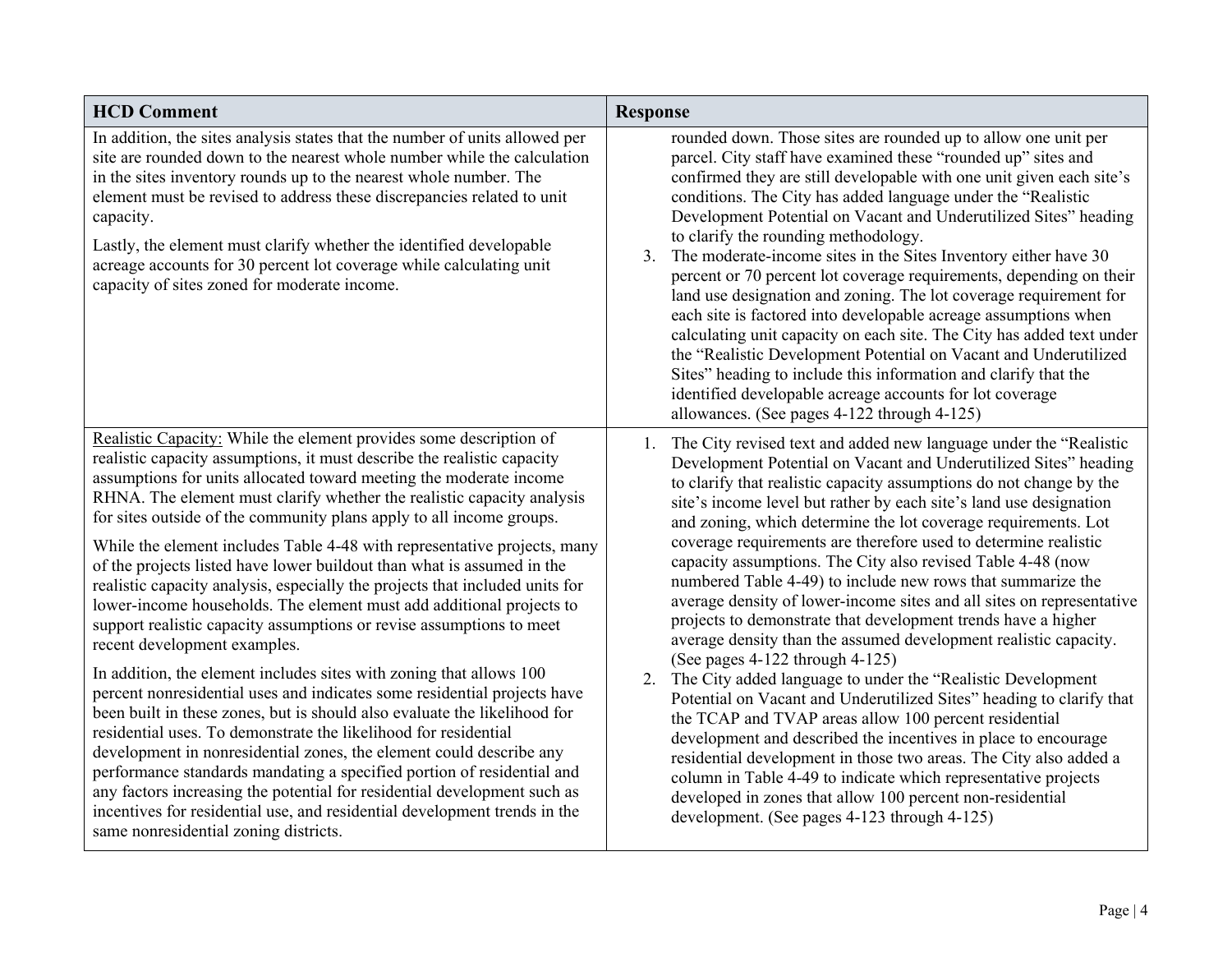| <b>HCD Comment</b>                                                                                                                                                                                                                                                                                                                                                                                                                                                                                                                                                                                                                                                                                                                                                                                           | <b>Response</b>                                                                                                                                                                                                                                                                                                                                                                                                                                                                                                                                                                                                                                                                                                                                                                                                                                                                                                                                                                                    |
|--------------------------------------------------------------------------------------------------------------------------------------------------------------------------------------------------------------------------------------------------------------------------------------------------------------------------------------------------------------------------------------------------------------------------------------------------------------------------------------------------------------------------------------------------------------------------------------------------------------------------------------------------------------------------------------------------------------------------------------------------------------------------------------------------------------|----------------------------------------------------------------------------------------------------------------------------------------------------------------------------------------------------------------------------------------------------------------------------------------------------------------------------------------------------------------------------------------------------------------------------------------------------------------------------------------------------------------------------------------------------------------------------------------------------------------------------------------------------------------------------------------------------------------------------------------------------------------------------------------------------------------------------------------------------------------------------------------------------------------------------------------------------------------------------------------------------|
| Suitability of Nonvacant Sites: The element lists one site as underutilized<br>but should also describe the use sufficiently to facilitate analysis and<br>demonstrate redevelopment potential in the planning period based on<br>factors such as indicators of use turnover (e.g., expiring lease, interest in<br>development, age and condition of structure, allowable versus existing<br>floor area ratio(FAR)).                                                                                                                                                                                                                                                                                                                                                                                         | The City had incorrectly listed a site that is vacant as underutilized, and that<br>has now been corrected in the text under the "Analysis of Above Moderate-<br>Income Housing Opportunities on Vacant or Underutilized Land" heading<br>and in the Sites Inventory. (See page 4-128) The City also revised the Sites<br>Inventory to clarify that the underutilized site in the lower-income category<br>has a parking lot on part of the site. This information was already included<br>in the Housing Element. (See page 4-129)                                                                                                                                                                                                                                                                                                                                                                                                                                                                |
| Accessory Dwelling Units (ADUs): The element indicates the City<br>modified its zoning code to ease barriers to the development of ADU's.<br>However, after a cursory review of the City's ordinance, HCD discovered<br>several areas which were not consistent with State ADU Law. This<br>includes, but is not limited to, prescribing junior accessory dwelling units<br>(JADUs) have to be a conversion of a bedroom, JADU deed restrictions,<br>and limiting the number of bedrooms, among others. HCD will provide a<br>complete listing of ADU noncompliance issues under a separate cover.<br>As a result, the element should add a program to update the City's ADU<br>ordinance to comply with State law.                                                                                          | The City has adopted an ADU ordinance that is in compliance with State<br>law and is able to issue ministerial permits for ADUs. However, in order<br>for a property owner to construct an ADU they must also obtain a TRPA<br>permit, and the TRPA regulations are more restrictive than State law allows.<br>The City does not have the regulatory jurisdiction to require that TRPA<br>update their ADU regulations to comply with State law because TRPA is<br>the regulatory agency for ADUs in the Tahoe Region. TRPA is not held to<br>State law requirements, which is described in Section 4.4.1.1, Background<br>and Regional Authority - The Bi-State Compact. Therefore, TRPA may<br>have ADU regulations that conflict with State regulations, and the City does<br>not solely dictate changes to TRPA's regulations. The City revised Program<br>2-8 (Mitigation of TRPA Regulations) to clarify how they will work with<br>TRPA to update ADU regulations to comply with State law. |
| Zoning for a Variety of Housing Types (Emergency Shelters): The<br>housing element must demonstrate the permit processing, development,<br>and management standards for emergency shelters are objective and<br>encourage and facilitate the development of, or conversion to, emergency<br>shelters. In addition, emergency shelters must only be subject to the same<br>development and management standards applicable to residential or<br>commercial development within the same zone except for those standards<br>prescribed by statute. The element must list out the findings and<br>standards for emergency shelters and describe whether it complies with<br>the parking requirements in AB 139. The element must analyze these<br>requirements for constraints and add a program as appropriate. | The City added clarifying text under Section 4.4.2.7, Emergency Shelter,<br>clarifying the definition for emergency shelters under TRPA regulations.<br>The City also added information clarifying that neither TRPA nor local City<br>law have adopted objective design and operational standards for emergency<br>shelters. Program 2-8 (Mitigation of TRPA Regulations) has been<br>augmented to require the City to work with TRPA to include the term and<br>definition for "emergency shelter" in the City's Zoning Code. The City also<br>revised Program 2-8 (Mitigation of TRPA Regulations) to clarify how they<br>will work with TRPA to update emergency shelter regulations to comply<br>with State law.                                                                                                                                                                                                                                                                              |

*3. An analysis of potential and actual governmental constraints upon the maintenance, improvement, or development of housing for all income levels, including the types of housing identified in paragraph (1) of subdivision (c), and for persons with disabilities as identified in the analysis pursuant to paragraph (7), including land use controls, building codes and their enforcement, site improvements, fees and other exactions required of developers, and local processing and permit procedures... (Gov. Code, § 65583, subd. (a)(5).)*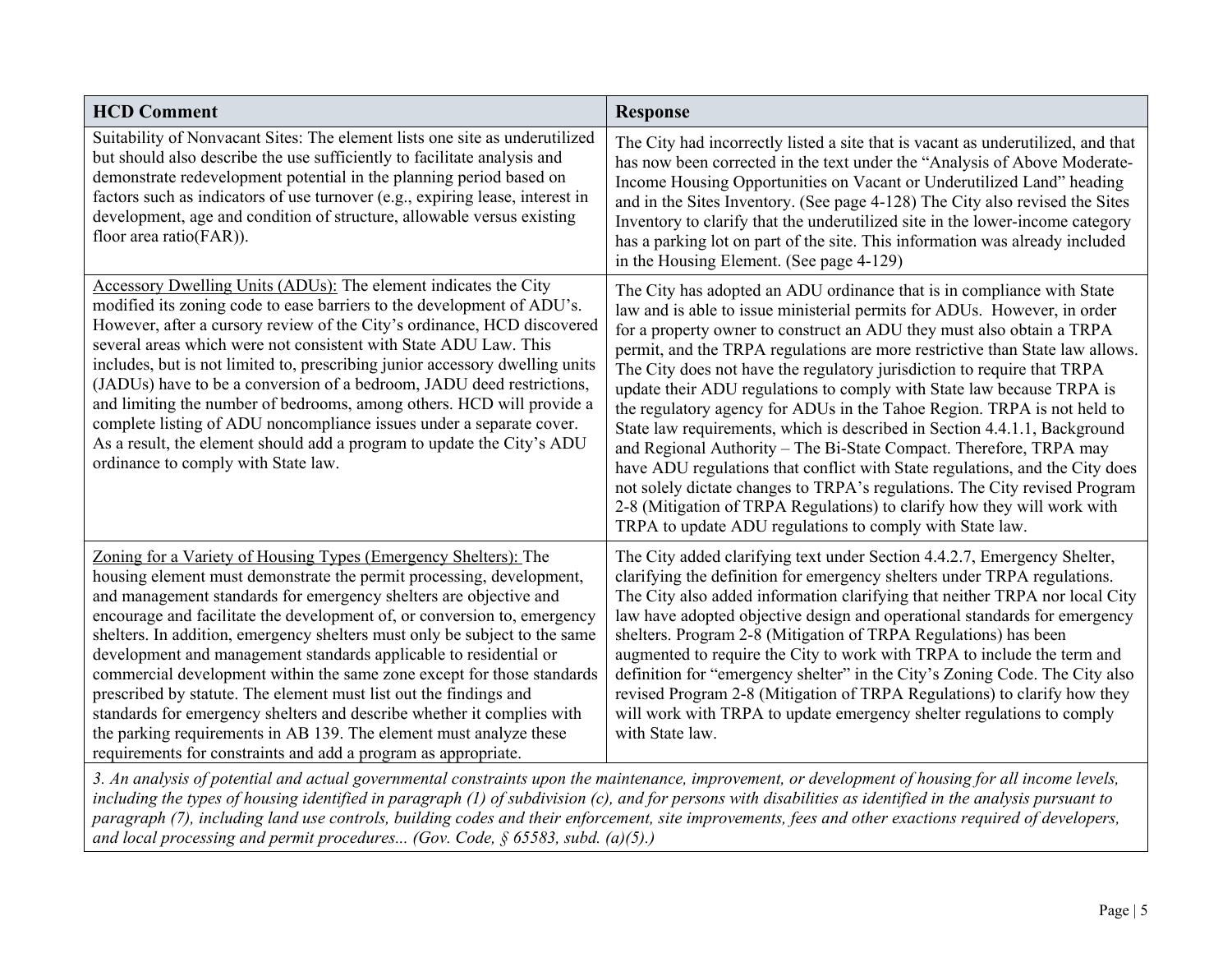| <b>HCD Comment</b>                                                                                                                                                                                                                                                                                                                                                                                                                                                                                                                                                                                                                                                                                                                                                                                                                                                                                                                                                                               | <b>Response</b>                                                                                                                                                                                                                                                                                                                                                                                                                                                                                                                                                                                                                                                                                                                                                                                                                                                                                                                                                   |
|--------------------------------------------------------------------------------------------------------------------------------------------------------------------------------------------------------------------------------------------------------------------------------------------------------------------------------------------------------------------------------------------------------------------------------------------------------------------------------------------------------------------------------------------------------------------------------------------------------------------------------------------------------------------------------------------------------------------------------------------------------------------------------------------------------------------------------------------------------------------------------------------------------------------------------------------------------------------------------------------------|-------------------------------------------------------------------------------------------------------------------------------------------------------------------------------------------------------------------------------------------------------------------------------------------------------------------------------------------------------------------------------------------------------------------------------------------------------------------------------------------------------------------------------------------------------------------------------------------------------------------------------------------------------------------------------------------------------------------------------------------------------------------------------------------------------------------------------------------------------------------------------------------------------------------------------------------------------------------|
| Fees and Exactions: The element concluded that the total fees required<br>for development are high, it must identify programs and actions to help<br>mitigate the identified constraint. In addition, the element must describe<br>the approval process and requirements for fee waivers for nonprofit<br>developers.                                                                                                                                                                                                                                                                                                                                                                                                                                                                                                                                                                                                                                                                            | 1. The Housing Element determined that the City's fees for<br>development are not high. However, the Housing Element<br>concluded that the total fees for development are high due to<br>TRPA's application fees. The City revised Program 2-8 (Mitigation<br>of TRPA Regulations) to clarify how they will work with TRPA to<br>reduce barriers to housing development.<br>2. The Housing Element explains that the City is allowed to waive<br>TRPA and City planning fees for nonprofit developers to develop<br>affordable housing. There are no requirements for fee waivers for<br>non-profit housing developers other than that they propose<br>affordable housing, which is disclosed in Sections 4.4.1.14, Fees<br>and Other Exactions, and 4.4.2.17, City Fees and Other Exactions<br>(See pages 4-165 through 4-190). The City added information in<br>Program 1-7 to clarify that the City will waive fees for affordable<br>housing. (See page HE-6) |
| Local Processing and Permit Procedures: While the element describes the<br>processing and permit procedures for both the Tahoe Regional Planning<br>Agency (TRPA) and the City, it should clarify whether approval of an<br>"S" permit is required from both the City and TRPA. In addition, it<br>should clarify whether the process of approval is separate and whether<br>there are different requirements.<br>The element must also describe whether there is other process or permit<br>procedures that are required by the City in addition to the TRPA<br>requirements. The element should describe the process to approve<br>allowed and special uses. In addition, the element should describe the<br>approval process for multifamily developments of more than four units<br>including the review findings and procedures.<br>Lastly, the element should estimate the time for typical single- and multi-<br>family developments, including all steps listed in the element (neighbor | 1. The City has further clarified processing and permit procedures for<br>both TRPA and the City under Section 4.3.1.1, South Lake Tahoe's<br>Setting, Zoning, and Development Procedures, to address this<br>comment. (See pages 4-109 through 4-114)<br>The City has added text under Section 4.4.1.15, Project Processing<br>2.<br>and Permit Procedures, to add information about typical turnaround<br>time between granting planning entitlements and the receipt of a<br>building permit application. This section was also expanded to<br>include information about the typical project timing for larger<br>multi-family projects. (See page 4-167)                                                                                                                                                                                                                                                                                                      |
| notifications, public hearings, and issuing of permits). It should also<br>clarify whether the estimated timing is for both single family and<br>multifamily developments.<br>Design Review and Site Plans: The element must describe and analyze                                                                                                                                                                                                                                                                                                                                                                                                                                                                                                                                                                                                                                                                                                                                                | The City added text under Section 4.3.1.1, South Lake Tahoe's Setting,                                                                                                                                                                                                                                                                                                                                                                                                                                                                                                                                                                                                                                                                                                                                                                                                                                                                                            |
| the design review and site plan guidelines and process, including<br>approval procedures and decision-making criteria, for their impact as                                                                                                                                                                                                                                                                                                                                                                                                                                                                                                                                                                                                                                                                                                                                                                                                                                                       | Zoning, and Development Procedures, and Section (See pages 4-110)<br>through 4-111) and Section 4.4.1.9, Design Standards (See pages 4-159                                                                                                                                                                                                                                                                                                                                                                                                                                                                                                                                                                                                                                                                                                                                                                                                                        |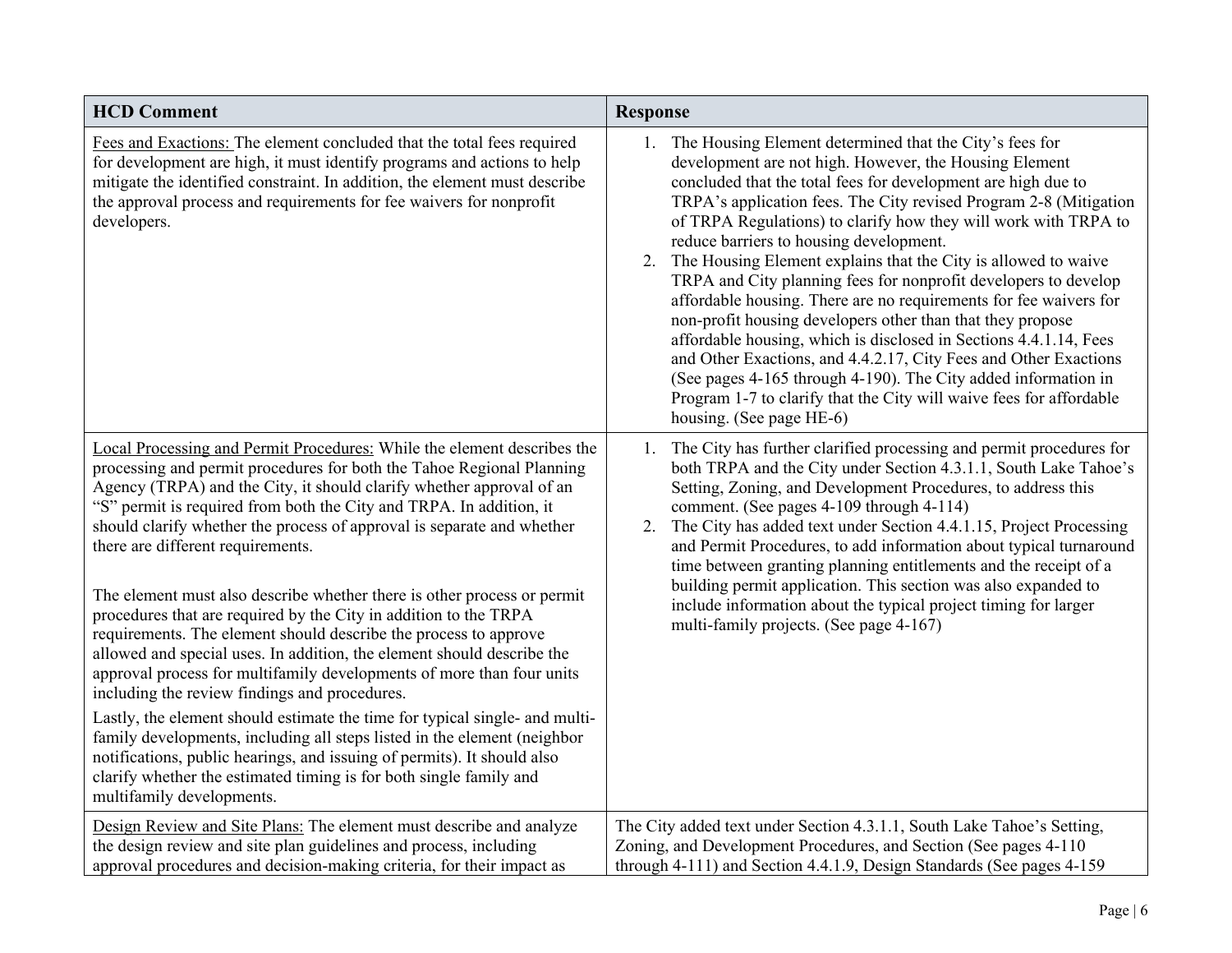| <b>HCD Comment</b>                                                                                                                                                                                                                                                                                                                                                                                                                                                                                                                     | <b>Response</b>                                                                                                                                                                                                                                                                                                                                                                                                                                                                                                                                                                                                                                                                                                                                                               |
|----------------------------------------------------------------------------------------------------------------------------------------------------------------------------------------------------------------------------------------------------------------------------------------------------------------------------------------------------------------------------------------------------------------------------------------------------------------------------------------------------------------------------------------|-------------------------------------------------------------------------------------------------------------------------------------------------------------------------------------------------------------------------------------------------------------------------------------------------------------------------------------------------------------------------------------------------------------------------------------------------------------------------------------------------------------------------------------------------------------------------------------------------------------------------------------------------------------------------------------------------------------------------------------------------------------------------------|
| potential constraints on housing supply and affordability. For example,<br>the analysis could describe required findings and discuss whether<br>objective standards and guidelines improve development certainty and<br>mitigate cost impacts. The element must demonstrate this process is not a<br>constraint or it must include a program to address this permitting<br>requirement, as appropriate. In addition, the element must clarify whether<br>by-right uses require TRPA approval and design review.                        | through 4-161) to describe and analyze the design review and site plan<br>guidelines and process for constraints on housing supply and affordability.<br>In the same sections, the City added text to clarify that TRPA does not have<br>by-right uses and include the required findings for design review.                                                                                                                                                                                                                                                                                                                                                                                                                                                                   |
| On/Off-Site Improvements: The element must identify curbing<br>requirements and circulation improvements and analyze their impact as<br>potential constraints on housing supply and affordability.                                                                                                                                                                                                                                                                                                                                     | The City added information about on- and off-sites requirements for<br>housing in Section 4.4.2.13, On-/Off-Site Improvements. (See page 4-184)                                                                                                                                                                                                                                                                                                                                                                                                                                                                                                                                                                                                                               |
| Constraints on Housing for Persons with Disabilities: The element must<br>include an analysis of zoning, development standards, building codes,<br>and process and permit procedures as potential constraints on housing for<br>persons with disabilities. For example, the analysis must describe any<br>zoning code definitions of family and any spacing or concentration<br>requirements for housing for persons with disabilities.                                                                                                | The City added text in Section 4.4.2.19, Development, Maintenance, and<br>Improvement of Housing for Persons with Disabilities, to define family and<br>clarify that neither the City nor TRPA have adopted standards to regulate<br>housing for persons with disabilities. The City added Program 4-5<br>(Definition of Family) to update the City's definition of family to be<br>compliant with State law. The City also augmented Program 4-3 (Special<br>Needs Housing) to support services for persons with disabilities. The City<br>also clarified in Program 4-1 (Reasonable Accommodation and Land<br>Coverage how they will work with TRPA to update reasonable<br>accommodation procedures to comply with State law. (See pages 4-191 and<br>HE-24 through HE-27) |
| 4. An analysis of potential and actual nongovernmental constraints upon the maintenance, improvement, or development of housing for all income<br>levels, including the availability of financing, the price of land, the cost of construction, the requests to develop housing at densities below those<br>anticipated in the analysis required by subdivision (c) of Government Code section 65583.2, and the length of time between receiving approval for a<br>of the regional housing need (Gov. Code, $\S$ 65583, subd. (a)(6).) | housing development and submittal of an application for building permits for that housing development that hinder the construction of a locality's share                                                                                                                                                                                                                                                                                                                                                                                                                                                                                                                                                                                                                      |
| Developed Densities and Permit Times: The element must be revised to<br>include analysis of requests to develop housing at densities below those<br>anticipated, and the length of time between receiving approval for a<br>housing development and submittal of an application for building permits<br>that potentially hinder the construction of a locality's share of the<br>regional housing need.                                                                                                                                | In Section 4.4.1.7, Density, the City added text analyzing the typical<br>development densities in South Lake Tahoe. In Section 4.4.1.15, Project<br>Processing and Permit Procedures, the City added to information about<br>typical turnaround time between granting planning entitlements and the<br>receipt of a building permit application. (See pages 4-158 and 4-167)                                                                                                                                                                                                                                                                                                                                                                                                 |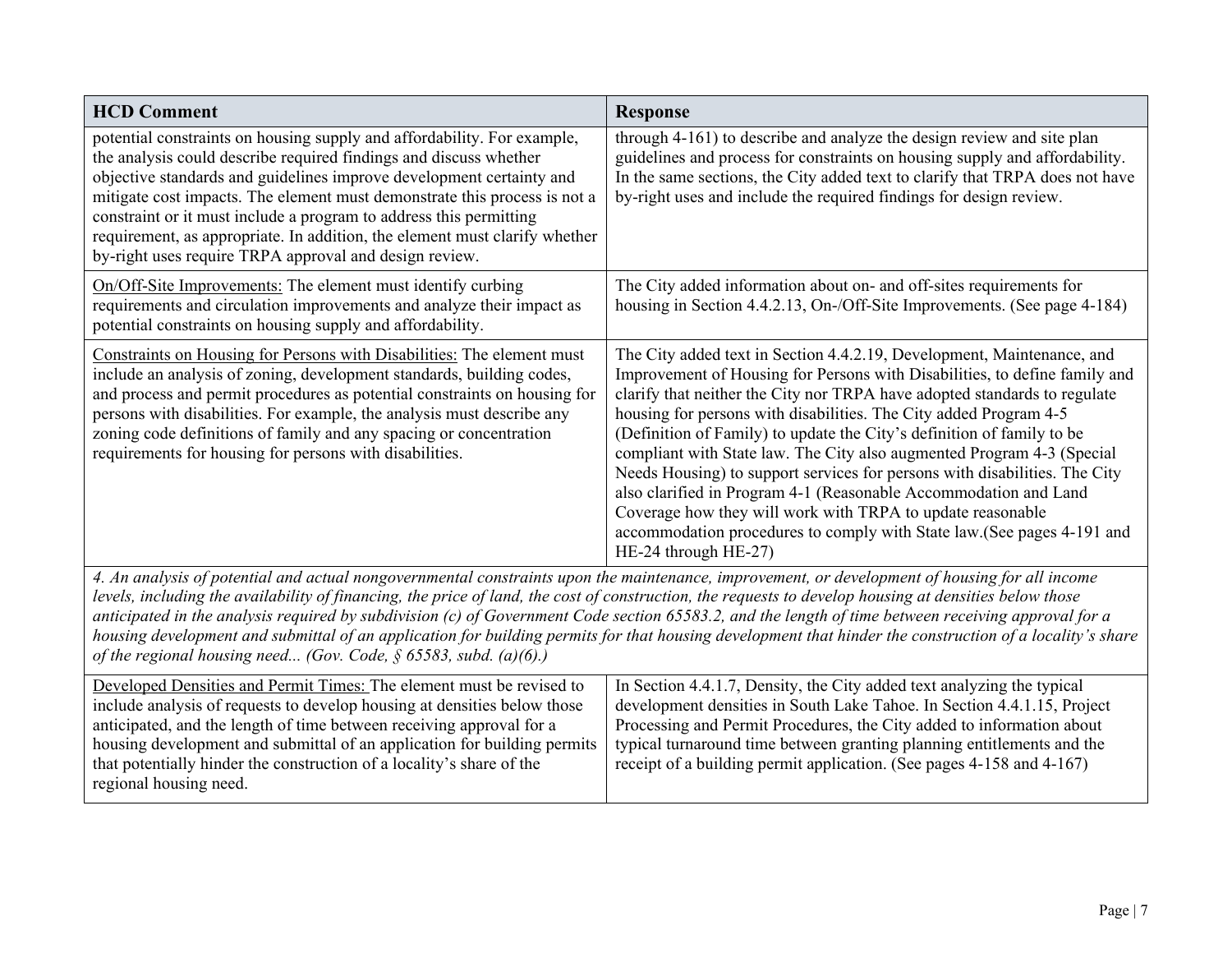| <b>HCD Comment</b>                                                                                                                                                                                                                                                                                                                                                                                                                                                                                                                                                                                                                                                                                                                                                                                                                                                           | <b>Response</b>                                                                                                                                                                                                                                          |
|------------------------------------------------------------------------------------------------------------------------------------------------------------------------------------------------------------------------------------------------------------------------------------------------------------------------------------------------------------------------------------------------------------------------------------------------------------------------------------------------------------------------------------------------------------------------------------------------------------------------------------------------------------------------------------------------------------------------------------------------------------------------------------------------------------------------------------------------------------------------------|----------------------------------------------------------------------------------------------------------------------------------------------------------------------------------------------------------------------------------------------------------|
| <b>B.</b> Housing Programs                                                                                                                                                                                                                                                                                                                                                                                                                                                                                                                                                                                                                                                                                                                                                                                                                                                   |                                                                                                                                                                                                                                                          |
| 1. Include a program which sets forth a schedule of actions during the<br>planning period, each with a timeline for implementation, which may<br>recognize that certain programs are ongoing, such that there will be<br>beneficial impacts of the programs within the planning period, that the<br>local government is undertaking or intends to undertake to implement the<br>policies and achieve the goals and objectives of the Housing Element<br>through the administration of land use and development controls, the<br>provision of regulatory concessions and incentives, and the utilization of<br>appropriate federal and state financing and subsidy programs when<br>available. The program shall include an identification of the agencies<br>and officials responsible for the implementation of the various actions.<br>(Gov. Code, § 65583, subd. $(c)$ .) | The City added specific commitments and discrete timelines for all<br>programs listed here to comply with HCD comments while acknowledging<br>the City's limitations to require changes given TRPA's jurisdiction. Refer to<br>pages HE-3 through HE-30. |
| To have a beneficial impact in the planning period and address the goals<br>of the housing element, programs should have specific commitment and<br>discrete timelines for implementation. Program that must be revised<br>include:                                                                                                                                                                                                                                                                                                                                                                                                                                                                                                                                                                                                                                          |                                                                                                                                                                                                                                                          |
| Program 1-1 (Mixed-Use Development) should be revised with a discrete<br>timeline for creating additional incentives.                                                                                                                                                                                                                                                                                                                                                                                                                                                                                                                                                                                                                                                                                                                                                        |                                                                                                                                                                                                                                                          |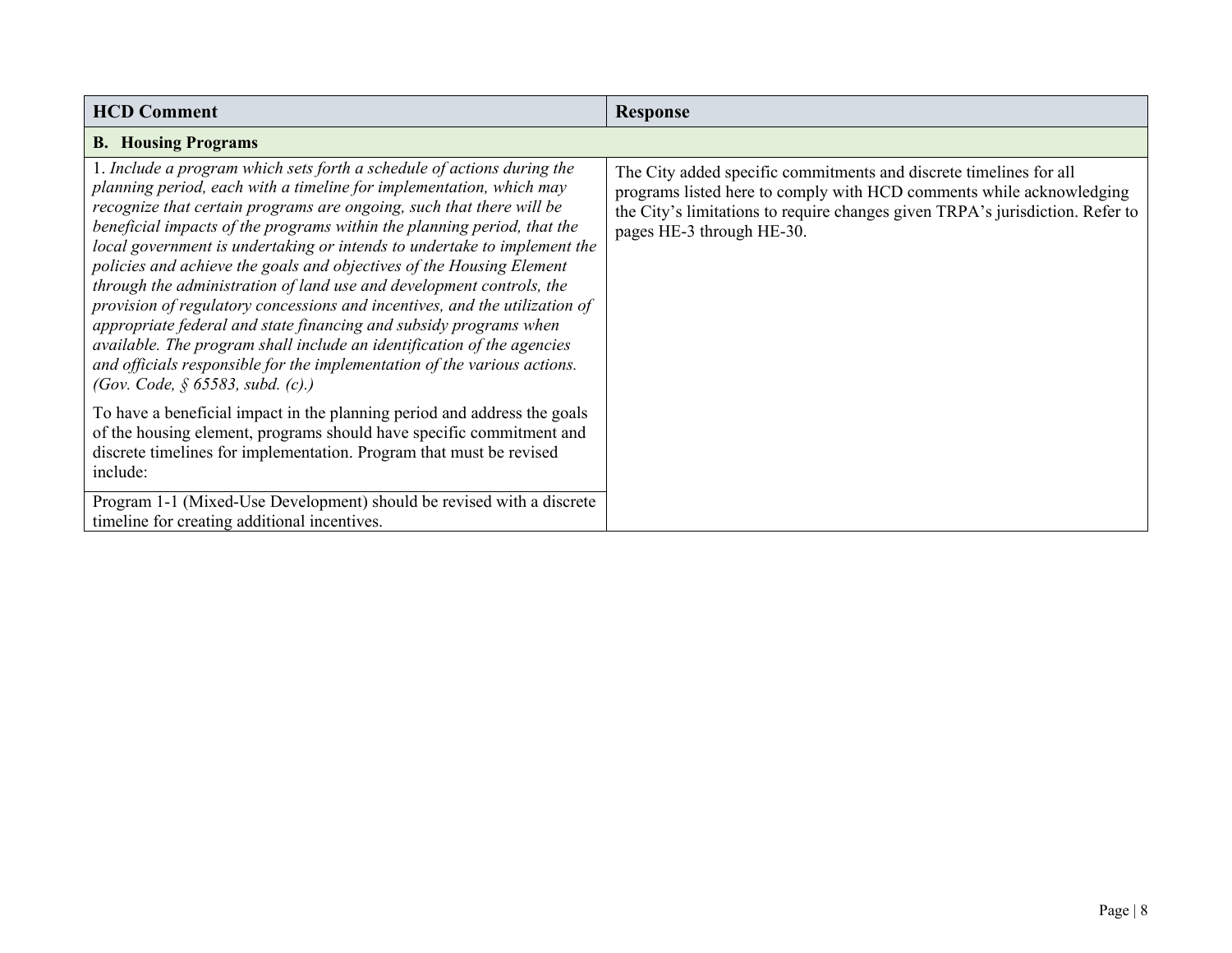| <b>HCD Comment</b>                                                                                                                                                                                       | <b>Response</b> |
|----------------------------------------------------------------------------------------------------------------------------------------------------------------------------------------------------------|-----------------|
| Program 1-2 (Development of Substandard/Underutilized Sites) should<br>be revised with annual updates.                                                                                                   |                 |
| Program 1-4 (Using Local Incentives) should be revised to include<br>annual outreach to developers and provide timing of when basin wide<br>regulations will be amended.                                 |                 |
| Program 1-6 (Clarify How Residential-Care Facilities are Allowed Under<br>State Law) should revise the timing of implementation to occur earlier in<br>the planning period.                              |                 |
| Program 1-7 (Small Lot Consolidation) should include proactive outreach<br>to developers as well as describe which incentives will be approved.                                                          |                 |
| Program 2-3 (Inter-Jurisdictional Cooperation for Housing) should<br>commit to implement strategies with discrete timing based on the results<br>from the interjurisdictional meetings and coordination. |                 |
| Program 2-4 (Analysis of Federal and State Lands) should be revised to<br>include timing and outreach and coordination with federal and state<br>agencies.                                               |                 |
| Program 2-5 should explicitly commit to make appropriate adjustment to<br>implement provisions consistent with State Density Bonus Law (Gov.<br>Code, $\S$ 65915.) as noted on page 4-167.               |                 |
| Program 2-7 (Homebuyer Assistance Program Administration<br>Partnering) should take steps beyond "initiate" and commit to establish a<br>program to provide homebuyer assistance.                        |                 |
| Program 2-8 (Mitigate of TRPA Regulations) should include discrete<br>timing (e.g., by 2024) to complete amendments instead of "the goal of<br>achieving some of them every year".                       |                 |
| Program 2-12 (Inter-Agency Housing Program Coordination): The<br>Program should include proactive outreach to developers once sites are<br>identified.                                                   |                 |
| Program 3-1 (Rehabilitation Loan Program Administration Partnering)<br>must clarify the specific timing of implementation after the program is<br>established and consider higher numerical targets.     |                 |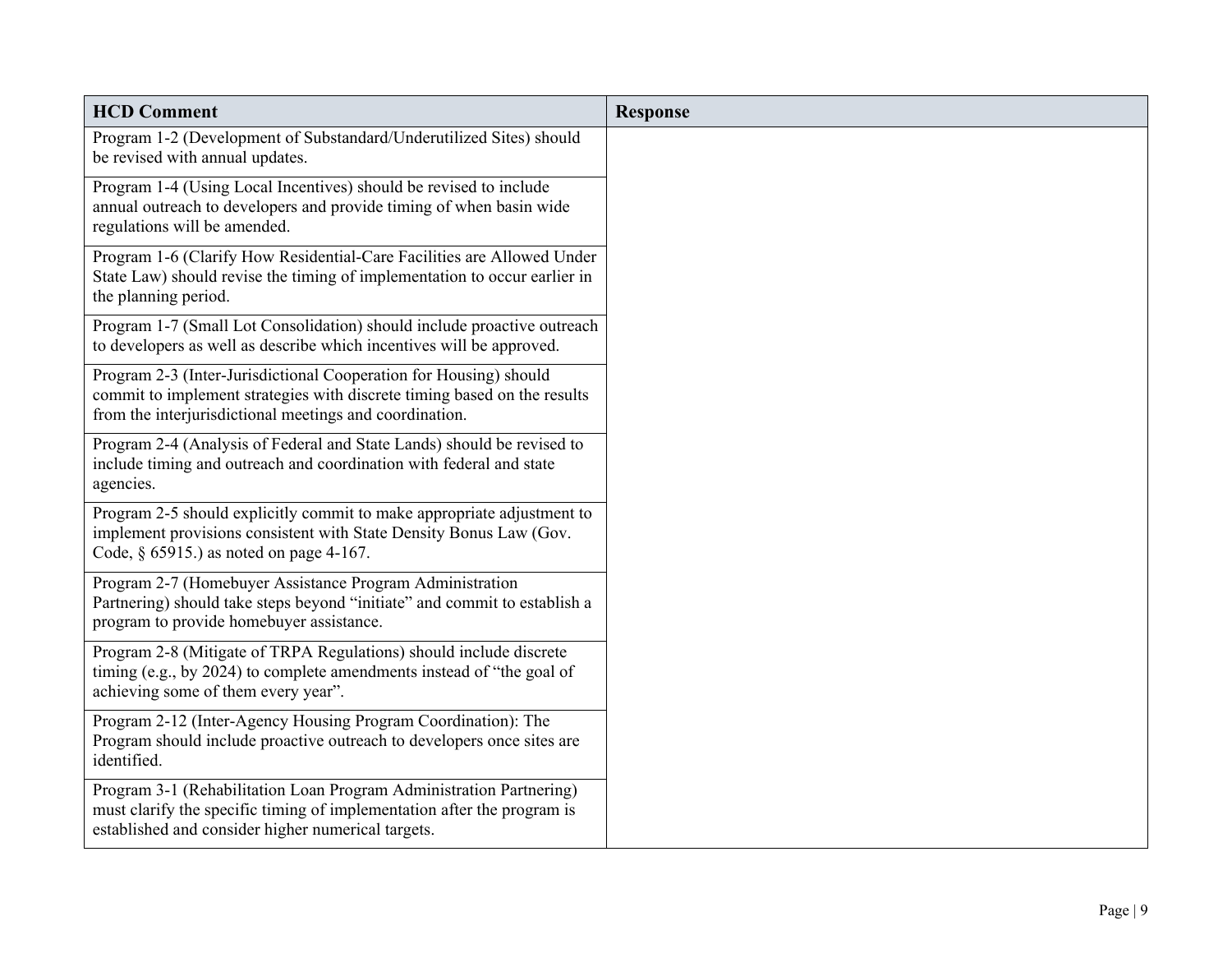| <b>HCD Comment</b>                                                                                                                                                                                                                                                                                                                                                                                                                                                                                                                                                                                 | <b>Response</b>                                                                                                                                                                                                                                                                                                     |
|----------------------------------------------------------------------------------------------------------------------------------------------------------------------------------------------------------------------------------------------------------------------------------------------------------------------------------------------------------------------------------------------------------------------------------------------------------------------------------------------------------------------------------------------------------------------------------------------------|---------------------------------------------------------------------------------------------------------------------------------------------------------------------------------------------------------------------------------------------------------------------------------------------------------------------|
| Program 3-8 (Multifamily Acquisition and Rehabilitation Program) must<br>provide a specific implementation date of when the program will be<br>established.                                                                                                                                                                                                                                                                                                                                                                                                                                        |                                                                                                                                                                                                                                                                                                                     |
| Program 4-1 (Reasonable Accommodation and Land Coverage) should<br>include timing earlier in the planning period as it is a carryover program<br>from the last housing element.                                                                                                                                                                                                                                                                                                                                                                                                                    |                                                                                                                                                                                                                                                                                                                     |
| Program 4-2 (Family Housing) should include proactive outreach with<br>discrete timing (e.g., annually).                                                                                                                                                                                                                                                                                                                                                                                                                                                                                           |                                                                                                                                                                                                                                                                                                                     |
| Program 4-3 (Employee Housing Act Compliance) must be revised to<br>move up the timing of the program as it is a carryover program from the<br>last housing element cycle.                                                                                                                                                                                                                                                                                                                                                                                                                         |                                                                                                                                                                                                                                                                                                                     |
| Program 4-4 (Special Needs Housing) should include proactive outreach<br>with developers and service providers to identify and pursue<br>development opportunities with discrete timing (e.g., annually).                                                                                                                                                                                                                                                                                                                                                                                          |                                                                                                                                                                                                                                                                                                                     |
| 2. Identify actions that will be taken to make sites available during the planning period with appropriate zoning and development standards and with<br>accommodated on sites identified in the inventory completed pursuant to paragraph (3) of subdivision (a) without rezoning, and to comply with the<br>of housing for all income levels, including multifamily rental housing, factory-built housing, mobilehomes, housing for agricultural employees,<br>supportive housing, single-room occupancy units, emergency shelters, and transitional housing. (Gov. Code, § 65583, subd. (c)(1).) | services and facilities to accommodate that portion of the city's or county's share of the regional housing need for each income level that could not be<br>requirements of Government Code section 65584.09. Sites shall be identified as needed to facilitate and encourage the development of a variety of types |
| As noted in Finding A2, the element does not include a complete site<br>analysis; therefore, the adequacy of sites and zoning were not established.<br>Based on the results of a complete sites inventory and analysis, the City<br>may need to add or revise programs to address a shortfall of sites or<br>zoning available to encourage a variety of housing types.                                                                                                                                                                                                                             | The City determined that additional revisions to sites were not needed to<br>address all comments in this letter.                                                                                                                                                                                                   |
| 4. Address and, where appropriate and legally possible, remove governmental and nongovernmental constraints to the maintenance, improvement, and<br>development of housing, including housing for all income levels and housing for persons with disabilities. The program shall remove constraints to, and<br>provide reasonable accommodations for housing designed for, intended for occupancy by, or with supportive services for, persons with disabilities.<br>(Gov. Code, § 65583, subd. $(c)(3)$ .)                                                                                        |                                                                                                                                                                                                                                                                                                                     |
| As noted in Findings A3 and A4, the element requires a complete<br>analysis of potential governmental and non-governmental constraints.<br>Depending upon the results of that analysis, the City may need to revise                                                                                                                                                                                                                                                                                                                                                                                | Additional revisions to Constraints-related programs were made as noted<br>earlier in this matrix to address all comments in this letter.                                                                                                                                                                           |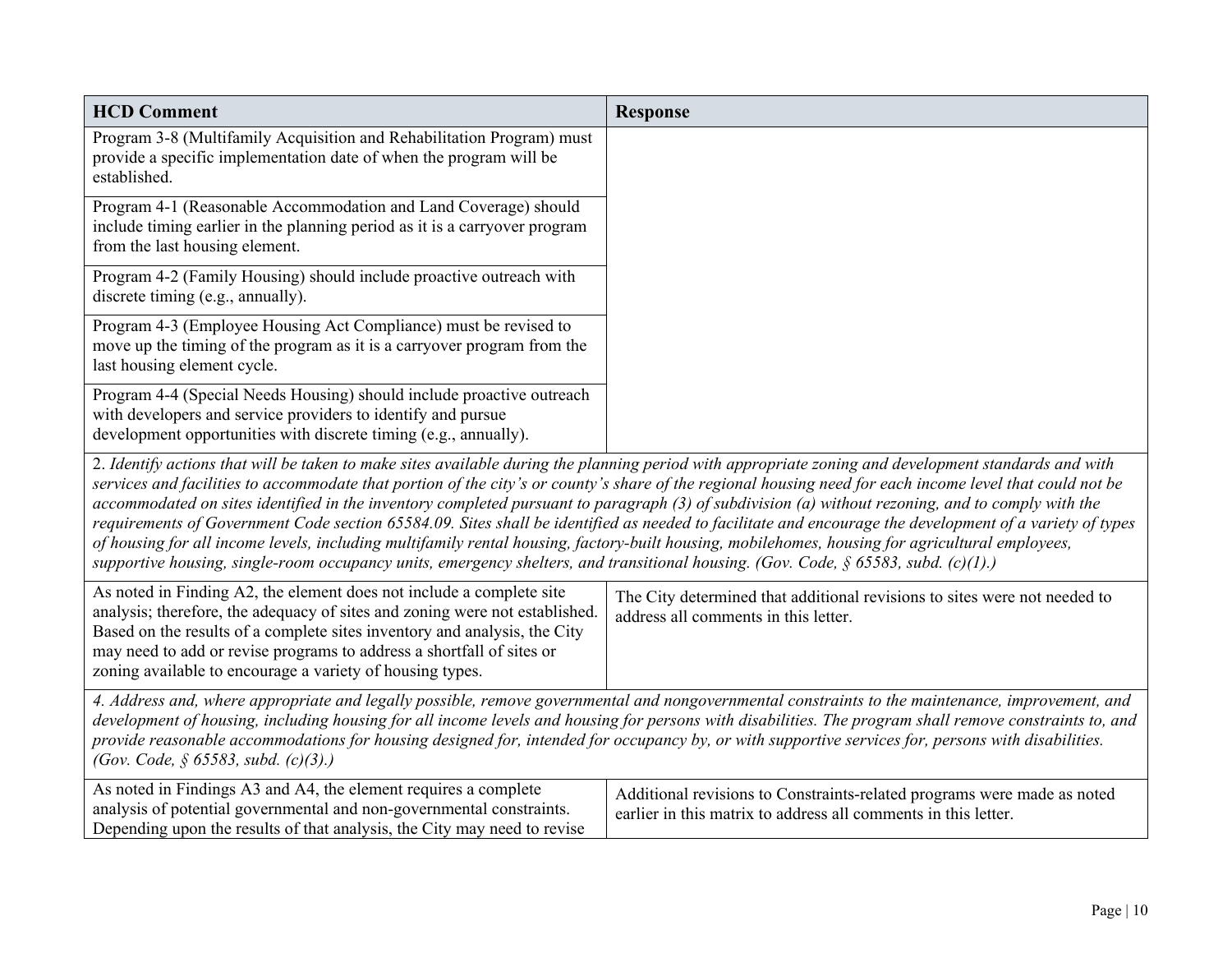| <b>HCD Comment</b>                                                                                                                                                                                                                                                                                                                                                                                                                                                                                                                                                                                                                                                                                                                                                                                                                                                                                                                                                                                                                                                                                                                                                                                                                                                                                                                                                                                                                                                                                                                                                                                                                                                                                                                                          | <b>Response</b>                                                                                                                                                                                                                                                                                                                                                      |
|-------------------------------------------------------------------------------------------------------------------------------------------------------------------------------------------------------------------------------------------------------------------------------------------------------------------------------------------------------------------------------------------------------------------------------------------------------------------------------------------------------------------------------------------------------------------------------------------------------------------------------------------------------------------------------------------------------------------------------------------------------------------------------------------------------------------------------------------------------------------------------------------------------------------------------------------------------------------------------------------------------------------------------------------------------------------------------------------------------------------------------------------------------------------------------------------------------------------------------------------------------------------------------------------------------------------------------------------------------------------------------------------------------------------------------------------------------------------------------------------------------------------------------------------------------------------------------------------------------------------------------------------------------------------------------------------------------------------------------------------------------------|----------------------------------------------------------------------------------------------------------------------------------------------------------------------------------------------------------------------------------------------------------------------------------------------------------------------------------------------------------------------|
| or add programs and address and remove or mitigate any identified<br>constraints.                                                                                                                                                                                                                                                                                                                                                                                                                                                                                                                                                                                                                                                                                                                                                                                                                                                                                                                                                                                                                                                                                                                                                                                                                                                                                                                                                                                                                                                                                                                                                                                                                                                                           |                                                                                                                                                                                                                                                                                                                                                                      |
| 5. Promote and affirmatively further fair housing opportunities and promote housing throughout the community or communities for all persons<br>65583, subd. $(c)(5)$ .)                                                                                                                                                                                                                                                                                                                                                                                                                                                                                                                                                                                                                                                                                                                                                                                                                                                                                                                                                                                                                                                                                                                                                                                                                                                                                                                                                                                                                                                                                                                                                                                     | regardless of race, religion, sex, marital status, ancestry, national origin, color, familial status, or disability, and other characteristics (Gov. Code, §                                                                                                                                                                                                         |
| As noted in Finding A1, the element must include a complete analysis of<br>AFFH. Based on the outcomes of that analysis, the element must add or<br>modify programs as appropriate.                                                                                                                                                                                                                                                                                                                                                                                                                                                                                                                                                                                                                                                                                                                                                                                                                                                                                                                                                                                                                                                                                                                                                                                                                                                                                                                                                                                                                                                                                                                                                                         | Additional revisions to AFFH-related programs were made as noted earlier<br>in this matrix to address all comments in this letter.                                                                                                                                                                                                                                   |
| C. Public Participation                                                                                                                                                                                                                                                                                                                                                                                                                                                                                                                                                                                                                                                                                                                                                                                                                                                                                                                                                                                                                                                                                                                                                                                                                                                                                                                                                                                                                                                                                                                                                                                                                                                                                                                                     |                                                                                                                                                                                                                                                                                                                                                                      |
| Local governments shall make a diligent effort to achieve public participation of all economic segments of the community in the development of the<br>Housing Element, and the element shall describe this effort. (Gov. Code, $\S 65583$ , subd.(c)(9).)                                                                                                                                                                                                                                                                                                                                                                                                                                                                                                                                                                                                                                                                                                                                                                                                                                                                                                                                                                                                                                                                                                                                                                                                                                                                                                                                                                                                                                                                                                   |                                                                                                                                                                                                                                                                                                                                                                      |
| While the element includes a general summary of the public participation<br>process, it must also demonstrate diligent efforts were made to involve all<br>economic segments of the community in the development of the housing<br>element. The element could describe the efforts to circulate the housing<br>element among low- and moderate-income households and organizations<br>that represent them and to involve such groups and persons in the<br>element throughout the process. In addition, the element should also<br>summarize the public comments and describe how they were considered<br>and incorporated into the element.<br>In addition, HCD understands the City made the element available to the<br>public concurrent with its submittal to HCD. By not providing an<br>opportunity for the public to review and comment on a draft of the<br>element in advance of submission, the City has not yet complied with<br>statutory mandates to make a diligent effort to encourage the public<br>participation in the development of the element and it reduces HCD's<br>ability to consider public comments in the course of its review. The<br>availability of the document to the public and opportunity for public<br>comment prior to submittal to HCD is essential to the public process and<br>HCD's review. The City must proactively make future revisions available<br>to the public, including any commenters, prior to submitting any<br>revisions to HCD and diligently consider and address comments,<br>including making revisions to the document where appropriate. HCD's<br>future review will consider the extent to which the revised element<br>documents how the City solicited, considered, and addressed public | 1. The City added text to Section 4.1.6, Public Participation, to explain<br>the diligent efforts made to engage all economic segments of the<br>community in the development of the housing element. (See pages<br>4-9 through 4-11)<br>2. In future submittals to HCD, the City will make revised drafts<br>available for public review ahead of submittal to HCD. |